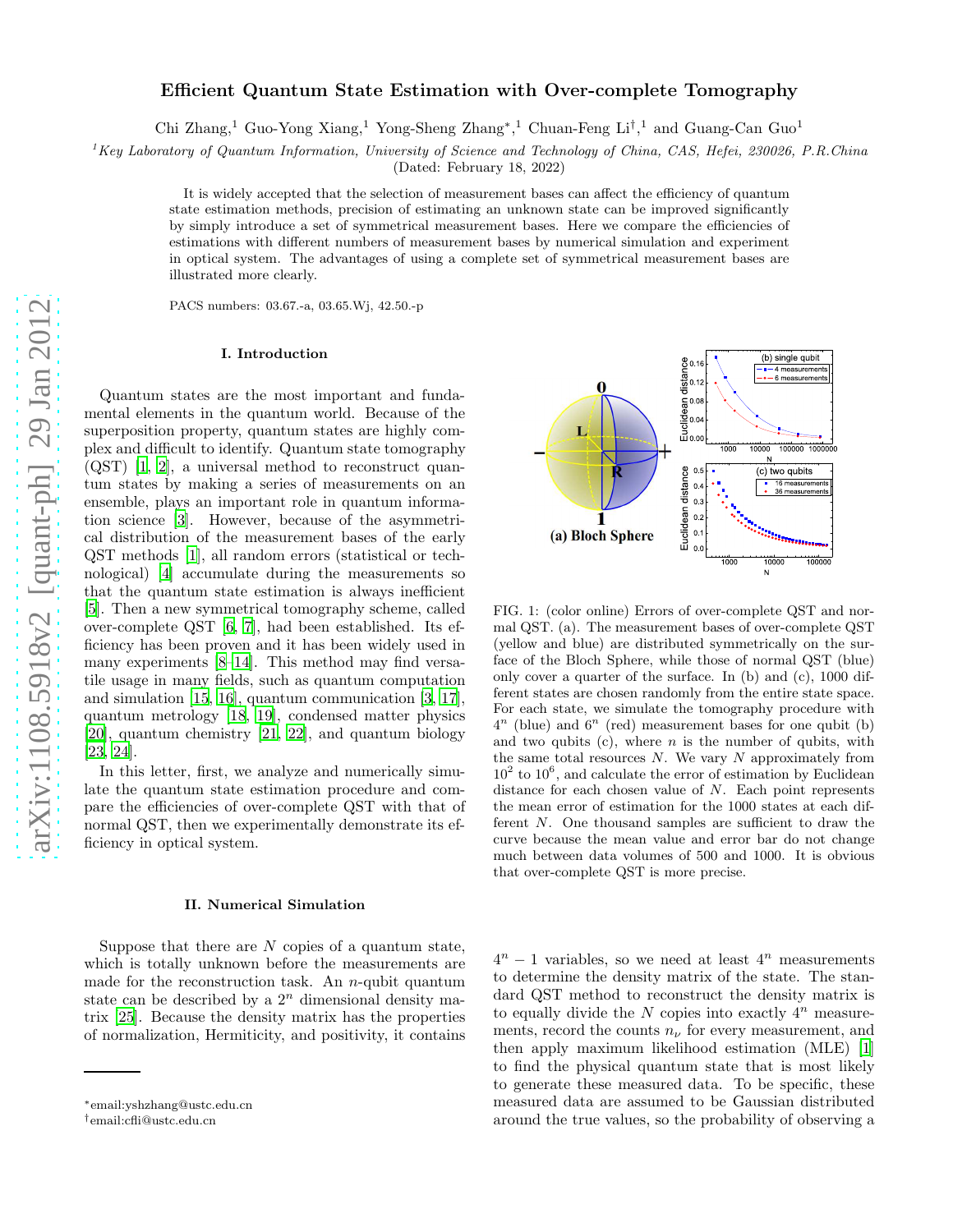particular set of counts is given by

$$
P(n_1, ... n_m) = \frac{1}{N_{norm}} exp[-\sum_{\nu=0}^{m} \frac{(\bar{n}_{\nu} - n_{\nu})^2}{2\bar{n}_{\nu}}],
$$
 (1)

where  $N_{norm}$  is the normalization constant, m is the number of measurements, and  $\bar{n}_{\nu} = \frac{N}{m} \langle \psi_{\nu} | \hat{\rho} | \psi_{\nu} \rangle$  is the expectation value of  $|\psi_{\nu}\rangle$  measuring the state  $\hat{\rho}$ . Therefore, the physical density matrix with maximum  $P(n_1, ... n_m)$  is most likely to be the true state. This is a universally applicable method to estimate any previous unknown quantum states.

A serious problem of QST is that the selection of measurement bases is always asymmetric in the state space; in the Bloch Sphere [\[26\]](#page-3-20) of a single qubit, for example, the four bases in early method cover only a quarter of the surface (Figure  $1(a)$ ). However, using the least possible number of measurement bases does not necessarily cost the minimum total resources. The real difficulties in experiments, such as the estimation of a quantum state of eight ions [\[27\]](#page-3-21), are the limited resources, not the measurement times. According to previous study on the choice of measurement sets [\[28\]](#page-3-22), inscribed Platonic solid of the Bloch sphere measurement sets result in the minimum error of estimation. This indicates that symmetrically arranged measurements will improve the precision significantly, in this letter, we provide insightful research on why the selection of measurement sets affects the precision and experimentally demonstrate this point. By numerical simulation of the tomography procedure on single-qubit and two-qubit states, it becomes clear that when these N copies are distributed equally into  $6^n$  symmetrical measurement bases, i.e., each measurement base receives  $N/6^n$  copies, the precision of the state estimation will be improved significantly. The chosen bases are of the form

<span id="page-1-0"></span>
$$
|\psi\rangle = \otimes_{\nu=1}^{n} |\psi_{\nu}\rangle, \tag{2}
$$

where  $|\psi_{\nu}\rangle \in \{ |0\rangle, |1\rangle, |+\rangle, |-\rangle, |L\rangle, |R\rangle\},\$  with  $|\pm\rangle =$ √ 1  $\frac{1}{2}(|0\rangle \pm |1\rangle), |\tilde{L}\rangle = \frac{1}{\sqrt{2}}$  $\frac{1}{2}(|0\rangle + i|1\rangle), |R\rangle = \frac{1}{\sqrt{2}}$  $\frac{1}{2}(|0\rangle - i|1\rangle),$ which lie at the six polar symmetrical points of the Bloch Sphere (FIG.  $1(a)$ ). MLE is used to find the most likely density matrix, as in QST. The results are shown in FIG. 1 (b) and (c), wherein the error of estimation is represented by Euclidean distance  $\sqrt{Tr[(\rho - \hat{\rho})^2]}$  [\[3](#page-3-2)]. As can be seen from the figure, over-complete QST needs fewer resources than normal QST to reach the same precision.

In our work, the task of finding the minimum of likelihood function is efficiently executed by the simulated annealing algorithm [\[29](#page-4-0)], which proceeds as follows. (i). Start by estimating the target matrix,  $\hat{\rho}$ , as an arbitrary physical density matrix, such as the  $I/4$ , with an initial temperature  $T_0$ . (ii). Let the current temperature T decrease as the procedure continues, then transform the matrix to another one (for instance, change an element or partially transpose the matrix), and calculate the value of the likelihood function. The probability of accepting

the new  $\hat{\rho}$  depends on the ratio of the new and the old likelihood functions, and on the current temperature  $T$ ; more precisely, it is

$$
min\{exp[-\frac{L(\hat{\rho}_{n+1}) - L(\hat{\rho}_n)}{kT_n}], 1\},
$$
\n(3)

where  $k$  is a constant number. (iii). Repeat step (ii) until the value of the likelihood function becomes stable. (iv). Report  $\hat{\rho}$  as the estimated density matrix. Analogous to the annealing process in solid state matter, the transition probability between two levels is determined by the temperature and the energy difference of the two levels. With T decreasing, the system will finally arrive at the ground state. In a similar way, the simulated annealing algorithm can find the minimum quickly and precisely.

First, we analyze the situation of single qubit. Finding the density matrix most likely to match the experimental data is very like the procedure of fitting a line with the least squares method [\[30\]](#page-4-1). Obviously, at least two points are needed to determine a line. To determine a line more accurately, we may measure each of the two points with more resources to make the measurements more reliable, or we may use a series of measurements and fit the line with more points. The latter approach is better, and it is therefore always used. The reason is that even though any single point is not so accurate, their statistical errors, which are random, will cancel each other. Moreover, if some types of random errors are related to the selection of the measurement bases, they will accumulate in the first method but cancel each other in the second. Especially when the measurement resources are distributed symmetrically, these errors will be expected to reduce to the minimum. In a similar way, when estimating an unknown quantum state, the statistical error is closely related to the count  $n_{\nu}$ , which is determined by the measurement base. Technological errors, such as the uncertainty on the angle of the wave plate, will also accumulate if there are only 4 measurement bases. Single qubit states can be described by points on the Bloch Sphere, and measurement bases can only lie on the surface. Therefore, the precision of estimation will be improved significantly if we use the six polar points, which are distributed symmetrically on the sphere, as measurement bases. In FIG. 1(a), these measurement bases can be regarded as 6 directions from which to observe the unknown states. Any particular set of 4 of them cannot reach a fine estimation because they cannot see the state from all directions (they cover only a quarter of the sphere), even though they are enough to determine the state in theory. For more than one qubit, the space of states grows exponentially, and we need to use the combination of these bases described by Eq. [\(2\)](#page-1-0) to make up a complete set of symmetrical measurements.

In addition, to show more advantages of the overcomplete QST method, we numerically simulate the estimation of concurrence [\[31](#page-4-2)], an important parameter in two-qubit entanglement verification [\[32\]](#page-4-3). It is defined as

$$
C(\rho) = max\{0, \lambda_1 - \lambda_2 - \lambda_3 - \lambda_4\},\tag{4}
$$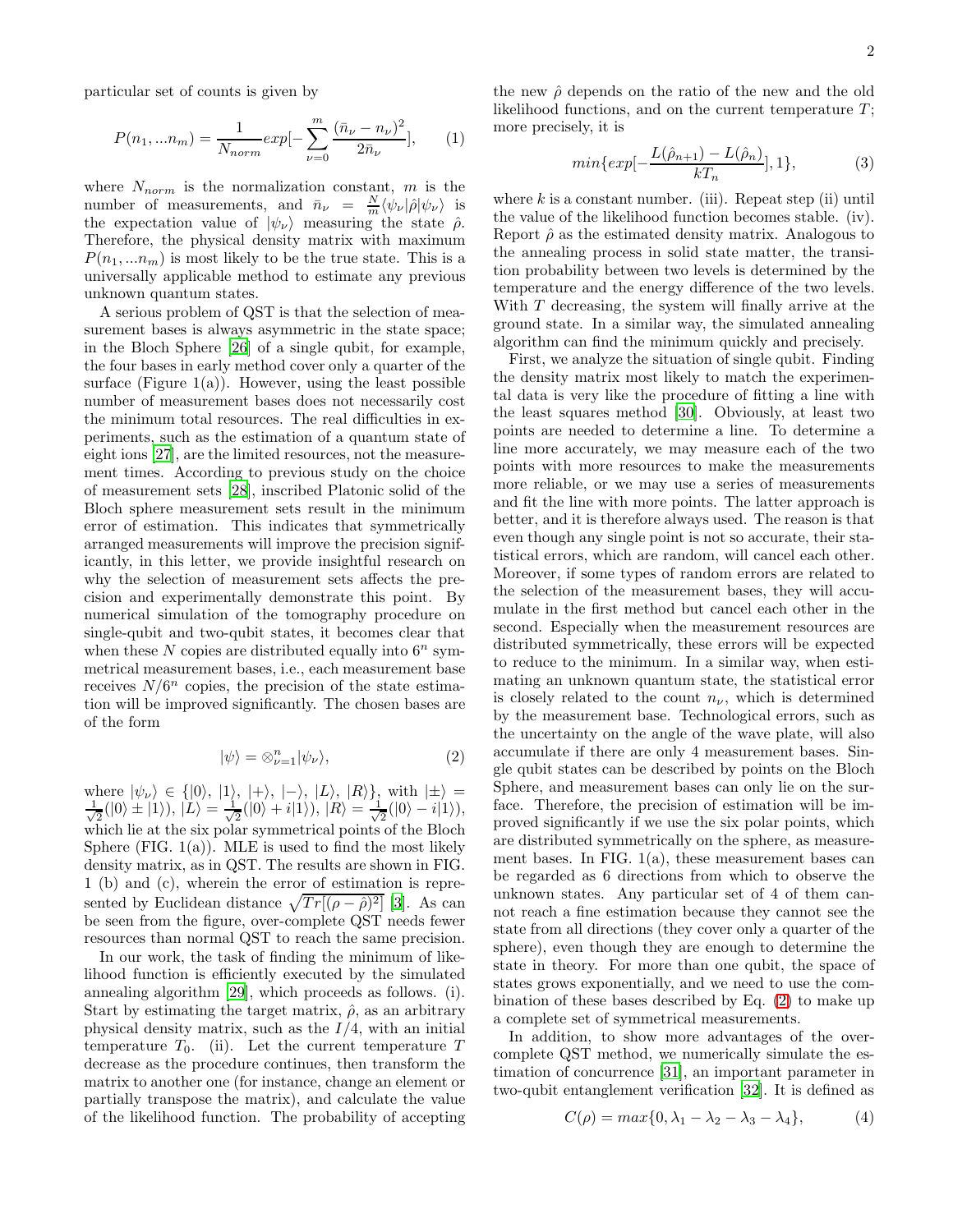

FIG. 2: (color online) Error of concurrence estimation. (a). Bell-diagonal state with b=0.8, the true concurrence is 0.6. (b). Werner state with  $q=0.25$ , the true concurrence is  $-0.125$ (here we do not set its minimum value to zero).  $N$  is the total quantity of resources used for estimation. These two examples illustrate that over-complete QST is always closer to the true value than QST. We generate the curve with 300 samples for each point.

where  $\lambda_i$  are the eigenvalues, in decreasing order, of the Hermitian matrix  $R = \sqrt{\sqrt{\rho} \tilde{\rho} \sqrt{\rho}}$ , and  $\rho$  is the density matrix. Here we do not set its minimum value to zero so that we may study the estimation more clearly. Two common states, the Bell-diagonal state [\[33\]](#page-4-4)

$$
\rho = b|\psi^{-}\rangle\langle\psi^{-}| + (1 - b)|\phi^{-}\rangle\langle\phi^{-}| \tag{5}
$$

where  $|\psi^{-}\rangle = \frac{1}{\sqrt{2}}$  $\frac{1}{2}(|00\rangle - |11\rangle), |\phi^{-}\rangle = \frac{1}{\sqrt{2}}$  $\frac{1}{2}(|01\rangle - |10\rangle),$ and the Werner state [\[34\]](#page-4-5)

$$
\rho = q|\psi^{-}\rangle\langle\psi^{-}| + (1 - q)I/4
$$
\n(6)

are used as examples. The results are shown in FIG. 2. It is easy to see from the figure that the concurrence estimated by 36 measurements is closer to the true value than that estimated by 16 measurements. When data are insufficient, the deviation seems tremendous, the effect of which is caused by MLE [\[35\]](#page-4-6). Nonetheless, over-complete QST has reduced the deviation greatly. Consequently, the result from over-complete QST is more reliable than that obtained from normal QST, and over-complete QST is very useful to verify entanglement when resources are limited.

# III. Experimental Demonstration

Now it is clear that estimation by  $6^n$  measurements is better than that by  $4^n$ . Next, we experimentally demonstrate that a complete symmetrical set of measurement bases is the best choice for quantum state estimation. Taking two qubits as an example, here we conduct two all optical experiments on a Bell-diagonal state and a Werner state to find the optimal number of measurements for quantum state tomography. The experimental setup is described in FIG. 3, where the polarization  $|H\rangle$  and  $|V\rangle$  are used to represent  $|0\rangle$  and  $|1\rangle$ . Approximately  $2.5 \times 10^5$  photon pairs are used in total, which are divided equally into  $m = 16$  to  $m = 40$  measurement bases for tomography (see Table 1 for the selection order



FIG. 3: (color online) Experimental setup. Here, the abbreviations of the components stand for the following: HWP – half wave plate, QWP – quarter wave plate, IF – interference filter, QP – long quartz plate, introducing complete dephasing between  $|H\rangle$  and  $|V\rangle$ , BS – beam splitter, M – mirror, PBS – polarizing beamsplitter, SPD – single photon detector, and FC – fiber coupler. An ultraviolet doubled femtosecond pulsed laser (about 100 mW, 390 nm, 76 MHz) is used to pump two BBO crystals for type I down conversion to generate entangled photon pairs (780 nm,  $\frac{1}{\sqrt{2}}(|HH\rangle - |VV\rangle)$ ), and the 2nd path is split into two branches, one of them is controlled by optical devices to prepare either a Bell-diagonal state with  $b = 0.8$  or a Werner state with  $q = 0.5$ . More precisely, we use an HWP to exchange  $|H\rangle$  and  $|V\rangle$  on the branch to prepare the Bell-diagonal state, while we use an HWP (transforming  $|H\rangle$  and  $|V\rangle$  to  $|+\rangle$  and  $|-\rangle$ , respectively) and QPs on the branch to prepare the Werner state. An attenuator is used to tune the ration  $q$  and  $b$ . The final state is detected by the automatic tomography system, which is controlled by a LabVIEW program and works precisely and efficiently.



FIG. 4: (color online) Error of different numbers of measurement bases for  $N = 2.5 \times 10^5$ . (a). Werner state with  $q = 0.5$ , (b). Bell-diagonal state with  $b = 0.8$ . The x-axis shows the number of measurement bases; the y-axis shows the Euclidean distance. The state estimated from  $10^8$  data is regarded as the true one. We statistically calculate the mean value and standard deviation of the Euclidean distance from 60 individual experiments for each point, and we find that the mean value and standard deviation have already converged to certain values. For both states, the 36-base set is the best scheme.

of measurement bases). The results are shown in FIG. 4. They indicate that, among the tested sets of measurement bases, the set containing 36 bases (an over-complete symmetrical set), is the best; the others could not achieve such precision because they are not distributed symmetrically. This illustrates once more the importance of the choice of measurement bases.

In this experiment, the quantity of total resources is regarded as the sum of used resources for all measurement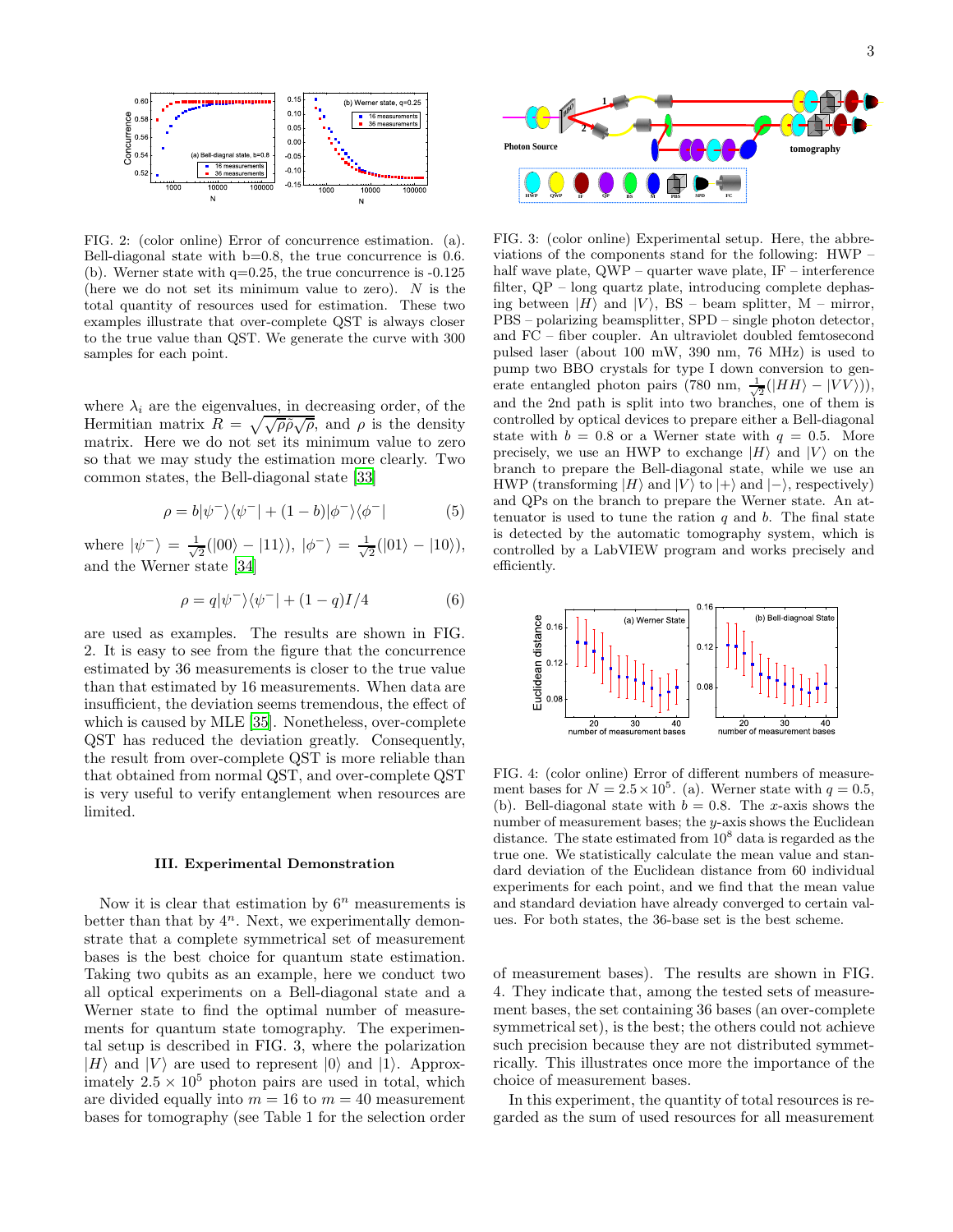bases. In fact, in many experiments [\[36](#page-4-7)], two orthogonal bases, such as  $|0\rangle$  and  $|1\rangle$ , were measured simultaneously because the PBS only separates them without degrading either one. In this way, the total amount of resources used by over-complete QST can be saved exponentially, and only  $3^n$  measurements are required. Normal QST, on the other hand, with its incomplete measurement bases, will waste part of these resources (it also needs at least  $3^n$ ) measurements). One caution is necessary here, however, saving resources in this way requires calibrating single photon detectors. Although a recent research [\[37\]](#page-4-8) introduces a novel set of mutually unbiased bases for two qubits tomography, however, some of them are entangled states and require more complex setting to detect. An over-complete set of measurement bases in our experiment is easy to be realized in experiments and can be extended to more than two qubits system.

# IV. Conclusion

In conclusion, we have made it clear that the precision of quantum state estimation is strongly affected by the selection of measurement bases. It has been proven that, when estimates are performed with the same quantity of resources and the same estimation method (MLE), overcomplete QST makes a great difference in improving the precision. Recently, several improved state estimation methods have been proposed, such as Bayesian mean estimation (BME) [\[38\]](#page-4-9), hedged maximum likelihood estimation (HMLE) [\[39](#page-4-10)], compressed sensing method [\[40\]](#page-4-11), and Marcus Cramer et al.'s method [\[41](#page-4-12)] for finitely correlated states (FCS) [\[42\]](#page-4-13) or matrix product states (MPS) [\[43\]](#page-4-14). However, these methods can be only used in some special situations, that is, when the states are belong to some certain categories or prior assumption of the states are available. They have not revealed the intrinsic weakness of QST, the asymmetry distribution of the measurement bases. Remarkably, over-complete QST can be combined with these estimation methods to improve their efficiency significantly. We can also try other symmetrical measurement bases, such as the eight vertexes of the inscribed cube of the Bloch sphere. This choice of bases is similar to the bases of over-complete QST, and the result should also be very satisfactory.

# Acknowledgment

This work was supported by the National Fundamental Research Program, and the National Natural Science Foundation of China (Grant Nos. 60921091, 10874162).

- <span id="page-3-0"></span>[1] D. F. V. James, P. G. Kwiat, W. J. Munro, and A. G. White, Phys. Rev. A 64, 052312 (2001).
- <span id="page-3-1"></span>[2] K. Vogel, and H. Risken, Phys. Rev. A 40, 2847-2849 (1989).
- <span id="page-3-2"></span>[3] M. A. Nielsen, and I. L. Chuang,  $QuantumComputation and Quantum Information$ (Cambridge University Press, Cambridge, England, 2000).
- <span id="page-3-3"></span>[4] C. E. Sarndal, B. Swenson, and J. Wretman, Model Assisted Survey Sampling, Springer-Verlag. (1992).
- <span id="page-3-4"></span>[5] W. K. Wootters and B. D. Fields, Annals of Physics 191, 363 (1989).
- <span id="page-3-5"></span>[6] R. Kaltenbaek, J. Lavoie, B. Zeng, S. D. Bartlett and K. J. Resch. Nature Physics. 6, 850 (2010).
- <span id="page-3-6"></span>[7] N. K. Langford, T. J. Weinhold, R. Prevedel, K. J. Resch, A. Gilchrist, J. L. O¡¯Brien, G. J. Pryde, and A. G. White. Phys. Rev. Lett. 95, 210504 (2005).
- <span id="page-3-7"></span>[8] R.B.A. Adamson and A.M. Steinberg. Phys. Rev. Lett. 105, 030406 (2010).
- [9] S. Olmschenk, D. N. Matsukevich, P. Maunz, D. Hayes, L. M. Duan and C. Monroe. Science. 323, 486 (2009).
- [10] G. Lima, L. Neves, R. Guzman, E. S. Gomez, W. A. T. Nogueira, A. Delgado, A. Vargas, and C. Saavedra. Optics Express. 19, 3542 (2011).
- [11] N. Kiesel, C. Schmid, G. Toth, E. Solano, and H. Weinfurter. Phys. Rev. Lett. 98, 063604 (2007).
- [12] W. Wieczorek, R. Krischek, N. Kiesel, P. Michelberger, G. Toth, and H. Weinfurter. Phys. Rev. Lett. 103, 020504 (2009).
- [13] K. Dobek, M. Karpinski, R. Demkowicz-Dobrzanski, K. Banaszek and P. Horodecki. Phys. Rev. Lett. 106, 030501 (2011).
- <span id="page-3-8"></span>[14] Y. I. Bogdanov, G. Brida, M. Genovese, S. P. Kulik, E. V. Moreva, and A. P. Shurupov. Phys. Rev. Lett. 105, 010404 (2010).
- <span id="page-3-9"></span>[15] D. P. DiVincenzo, *Science* **270**, 255 (1995).
- <span id="page-3-10"></span>[16] R. P. Feynman, International Journal of Theoretical Physics 21, 467 (1982).
- <span id="page-3-11"></span>[17] C. H. Bennett, G. Brassard, C. Crepeau, R. Jozsa, A. Peres, and W. K. Wootters, Phys. Rev. Lett. 70, 1895- 1899 (1993).
- <span id="page-3-12"></span>[18] V. Giovannetti, S. Lloyd,, and L. Maccone, Phys. Rev. Lett. **9**6, 010401 (2006).
- <span id="page-3-13"></span>[19] B. M. Escher, R. L. de Matos Filho, and L. Davidovich, Nature Physics 7, 406 (2011).
- <span id="page-3-14"></span>[20] P. Hauke, New Journal of Physics 12, 113037 (2010).
- <span id="page-3-15"></span>[21] B. P. Lanyon, J. D. Whitfield, G. G. Gillett, M. E. Goggin, M. P. Almeida, I. Kassal, J. D. Biamonte, M. Mohseni, B. J. Powell, M. Barbieri, A. Aspuru-Guzik, A. G. White, Nature Chemistry 2, 106 (2010).
- <span id="page-3-16"></span>[22] A. Szabo and S. O. Neil, Modern Quantum Chemistry: Introduction to Advanced Electronic Structure Theory (1996).
- <span id="page-3-17"></span>[23] P. Ball, *Nature* **474**, 272 (2011).
- <span id="page-3-18"></span>[24] W. G. Cooper, *BioSystems* **97**, 73-89 (2009).
- <span id="page-3-19"></span>[25] U. Fano, *Reviews of Modern Physics* **2**9, 74-93 (1957).
- <span id="page-3-20"></span>[26] S. Frank, Linearity, symmetry, and prediction in the Hydrogen atom. New York: Springer. ISBN 0-387-24637-1 (2005).
- <span id="page-3-21"></span>[27] H. Hffner, W. Hnsel, C. F. Roos, J. Benhelm, D. Chekal-kar, M. Chwalla, T. Krber, U. D. Rapol, M. Riebe, P. O. Schmidt, C. Becher, O. Guhne, W. Dur and R. Blatt, Nature 438, 643 (2005).
- <span id="page-3-22"></span>[28] M. D. de Burgh, N. K. Langford, A. C. Doherty and A.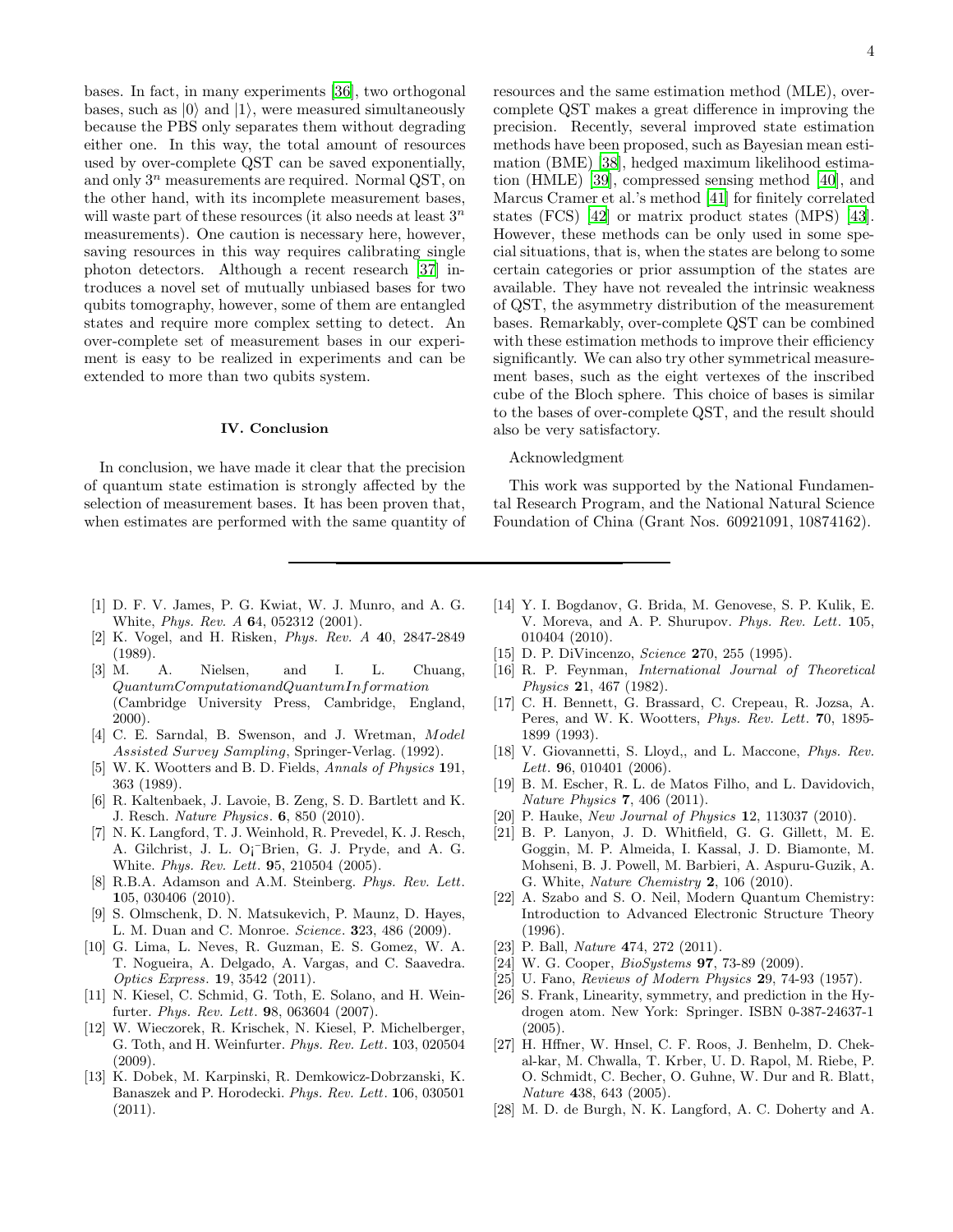Gilchrist, Phys. Rev. A 78, 052122 (2008).

- <span id="page-4-0"></span>[29] S. Kirkpatrick, C. D. Gelatt, and M. P. Vecchi, Science 220, 671 (1983).
- <span id="page-4-1"></span>[30] S. M. Stigler, The History of Statistics: The Measurement of Uncertainty Before 1900. Cambridge, Belknap Press of Harvard University (1986).
- <span id="page-4-2"></span>[31] V. Dananic and A. Bjelis, Phys. Rev. Lett. 80, 10-13 (1998).
- <span id="page-4-3"></span>[32] S. J.van Enk, N. Lutkenhaus and H. J. Kimble, Phys. Rev. A. 75, 052318 (2007).
- <span id="page-4-4"></span>[33] F. Verstraete, J. Dehaene and B. DeMoor, Phys. Rev. A. 64, 010101(R) (2001).
- <span id="page-4-5"></span>[34] R. F. Werner, *Phys. Rev. A* 40, 4277 (1989).
- <span id="page-4-6"></span>[35] J. O. S. Yin and S. J. van Enk, [arXiv:1011.2709v](http://arxiv.org/abs/1011.2709)2
- <span id="page-4-7"></span>[36] G. Toth, W. Wieczorek, D. Gross, R. Krischek, C.

Schwemmer, H. Weinfurter, [arXiv:1005.3313v](http://arxiv.org/abs/1005.3313)4

- <span id="page-4-8"></span>[37] R. B. A.Adamson, and A. M. Steinberg, Phys. Rev. Lett. 105, 030406 (2010).
- <span id="page-4-9"></span>[38] R. Blume-Kohout, New J. Phys. 12, 043034 (2010).
- <span id="page-4-10"></span>[39] R. Blume-Kohout, Phys. Rev. Lett. 105, 200504 (2010).
- <span id="page-4-11"></span>[40] D. Gross, Y. K. Liu, S. T. Flammia, S. Becker and J. Eisert, Phys. Rev. Lett. 105, 150401 (2010).
- <span id="page-4-12"></span>[41] M. Cramer, M. B. Plenio, S. T. Flammia, R. Somma, D. Gross, S. D. Bartlett, O. L. Cardinal, D. Poulin and Y. K. Liu, Nature Communacations 1, 149 (2010).
- <span id="page-4-13"></span>[42] M. Fannes, B. Nachtergaele and R. F. Werner, Comm. Math. Phys. 144, 443-430 (1992).
- <span id="page-4-14"></span>[43] D. Perez-Garcia, F. Verstraete, M. M. Wolf and J. I. Cirac, Quant. Inf. Comp. 7, 401-430 (2007).